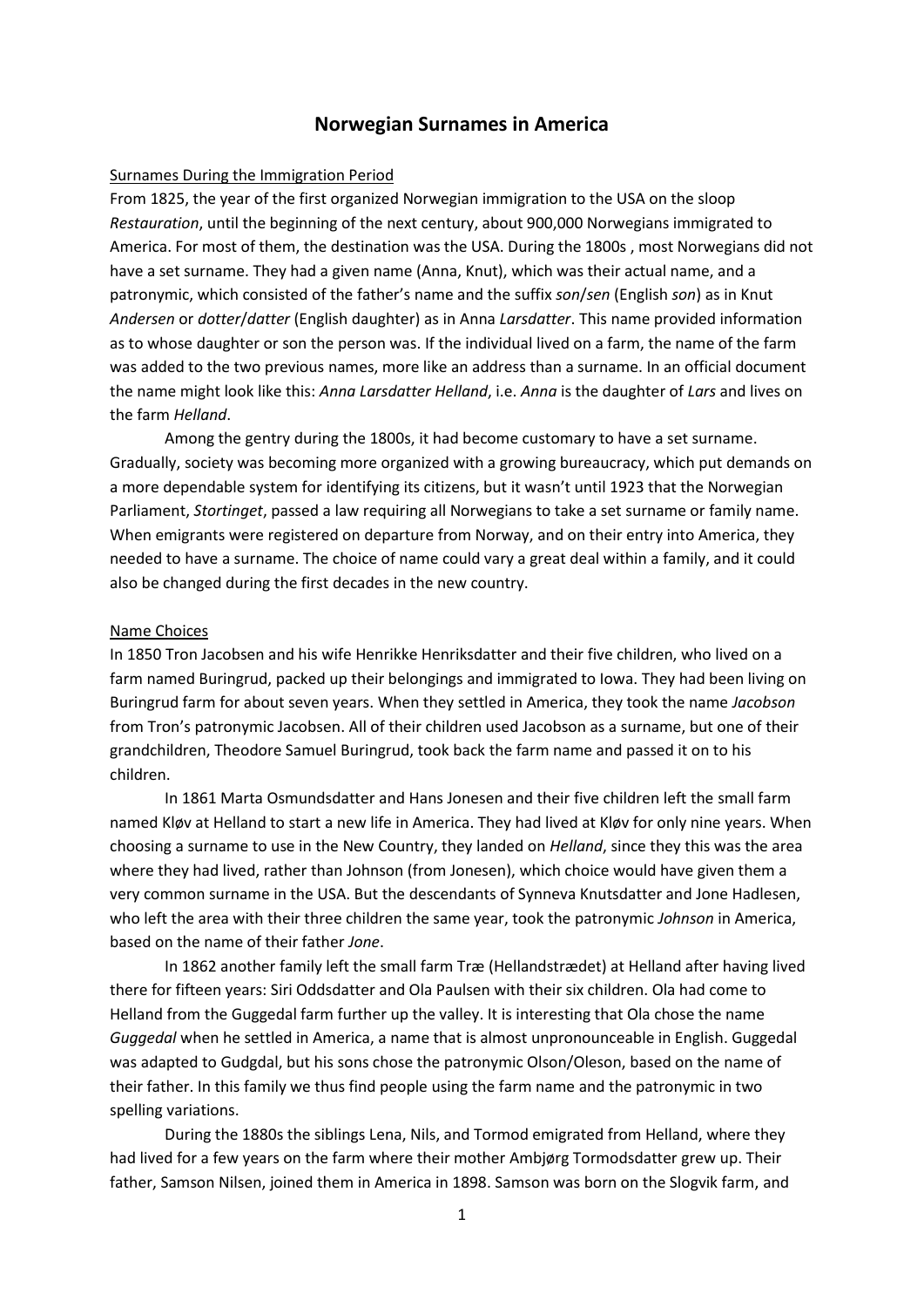when he emigrated, he was working at the coppar mines at Karmøy. All of these family members took the name *Helland*, even though their connection to this farm was rather remote.

#### Farm Names

These examples illustrate several typical features of Norwegian immigrant names found in the USA. Many immigrants chose as a surname the name of the farm they had left (*Helland*), even though they might not have lived there more than a few years. Thus, they followed the same pattern as most Norwegians back home: the surnames of a little less than 70% of all Norwegians come from a farm name. Other immigrants chose a patronymic based on the name of their father, such as Johnson (from Jon), Nelson (from Nils), Olson (from Ola, Ole, or Olav). An example of how an immigrant might choose a name can be found in a passage from *The Fargo Forum* about Bjug Harstad from Valle in Setesdal:

Harstad walked the 25 miles to enroll. While at Luther College, President Lauritz Larsen asked Harstad his name. "Bjug Aanondson," he replied. "But what farm did you come from in Norway?" queried Larsen. He answered, "Harstad," and from then on his name was Bjug Harstad.

When asked about his name, Biug gave his first name, which is his "real" name, and the patronymic, which tells the name of his father. He did not have a set surname at this time.

Norwegian farm names used as surnames have a built-in advantage for genealogists, as they contain specific geographical features. As is the case with the name *Helland*, some farm names will be found a good many places in Norway. But in other cases, there is only one place in Norway where you will find certain names. This is the case with *Buringrud*, *Fisketjøn (Fisketjon)*, *Guggedal (Gudgdal)*, *Hagland*, *Mundal (Mondale)*, *Rokne (Rockne)*, and *Tufteskog*. All of these farm names are in use as American surnames.

## Tightly Knit Rural Communities

After Ireland, Norway is the country that sent the largest percentage of its population to America, and Norwegians were the largest group of immigrants that settled as farmers in the New Country. They settled in core agricultural states in the Midwest: North Dakota (30% of the population claim Norwegian roots), Minnesota (17.3%), South Dakota (15.3%), Wisconsin (8.5%), and Iowa (5.5%). More recent immigration accounts for the fact that Montana moved up to fourth place in the 2000 Census, with 10.6% of its citizens claiming Norwegian heritage. In Canada there are also significant Norwegian Canadian populations: Saskatchewan (7.6%), Alberta (4.9%), British Columbia (3.6%), and Manitoba (4.2%). See the map below for numbers of Norwegian Americans living in the various states and provinces.

In these states communities were established that could be termed rural ghettos of Norwegian immigrants. They organized Norwegian Lutheran churches, where services were held in Norwegian and youngsters were instructed in Norwegian in order to prepare them for confirmation. These communities were interconnected through the Norwegian language press, consisting of 280 newspapers and magazines. Reading circles encouraged people to read Norwegian novels in the original, drama groups performed plays in Norwegian, and a good many novels and non-fiction books were published in Norwegian. In many of these micro societies, people from the same valley or rural area in Norway made up the majority of the population, and an "unpronounceable" Norwegian farm name would therefore not present a problem, since people rarely ventured into the English speaking American macro society. This is probably the most important reason that many surnames of this type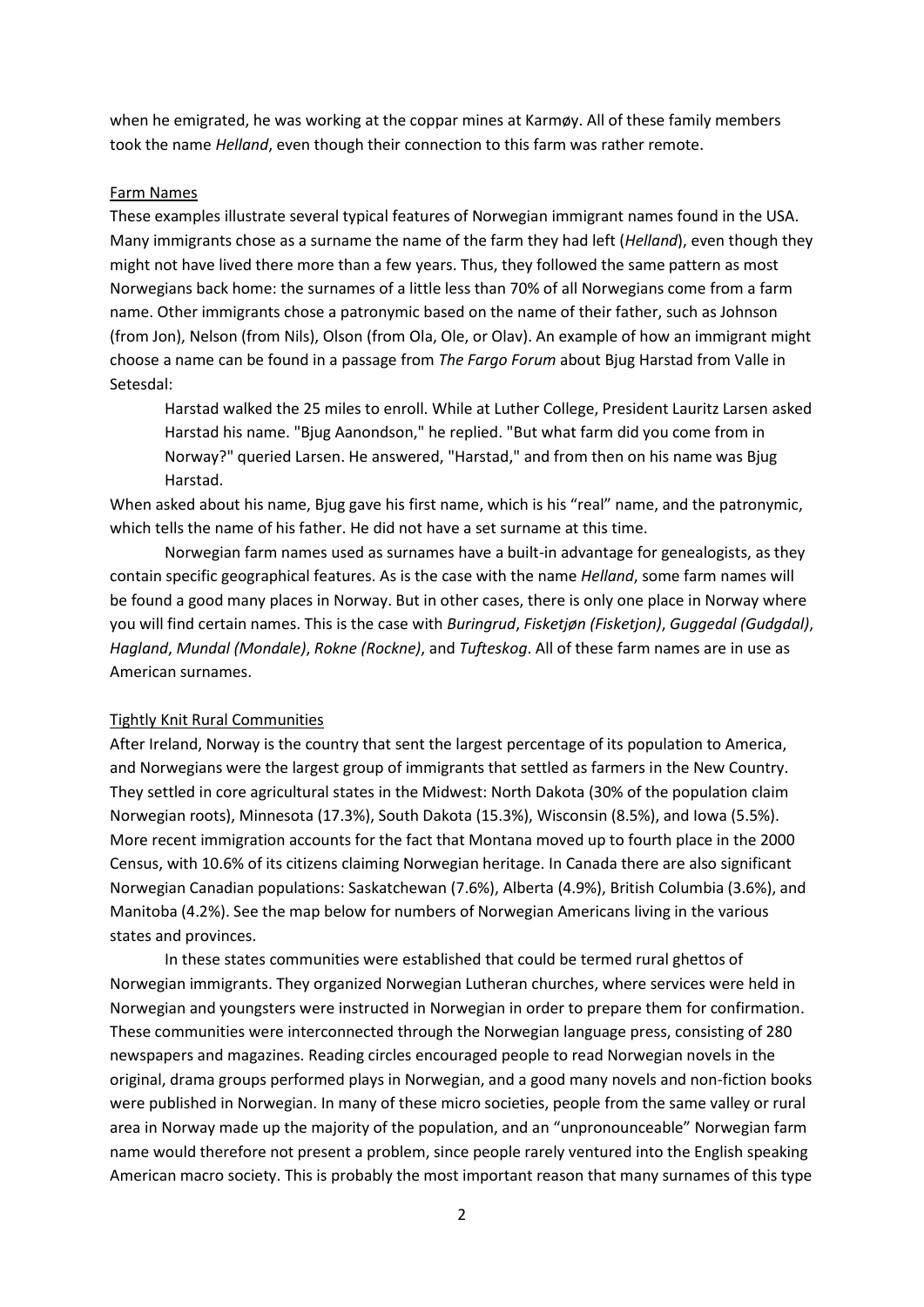have survived in America in their original form, rather than being adapted, changed, or exchanged for an English one.

## Special Norwegian Letters

However, three letters did have to be changed because they are not found in the English alphabet. But a name thus adjusted would be recognizable even so.

Æ, æ: *Sæther* was written *Setter* or *Sather*, *Sæbø* became *Sabo(e)* or *Sebby*, *Skjæveland* became *Sheveland*, and *Sævareid* was written *Sevareid*.

Ø, ø: *Fisketjøn* became *Fisketjon*, *Jørstad* became *Jorstad, Kjølvik* was written *Colwick, Lepsø* became *Lepse*, *Løvoll* became *Lovoll, Rølvaag* became *Rolvaag*, *Søndenå* became *Sandeno*, *Ødegaard* became *Odegaard*, *Øfstedal* became *Oefstedal*, and *Østebø* was written *Ostebee*.

Å, å, Aa, aa: Since the letter *å* was not introduced to replace *aa* before 1917, it was rarely found in the spellings of immigrant surnames. Names such as *Bråstein* and *Haukås* were written *Braastein* and *Haukaas*. But names with double a would seem strange in English in any case. Thus, *Bråstein* was changed to *Brosten, Bråten* to *Braten*, *Fagerås* to *Fageros, Haukås* to *Hougas,* and *Nybråten* to *Nybroten.* Sometimes the double a was preserved: *Rølvaag* became *Rolvaag, and Ødegård* could be either *Odegard* or *Odegaard.*Names with the element *Ås* or *Aas* might be written *Oas*, *Aus* or *Awes*, *Åssved* as *Aaosved,* and *Åsheim* as *Oasheim*. This was to avoid unpleasant and comical associations with English "ass".

# Adapting Names for Pronunciation

The spelling of some names has undergone minor changes in order to approximate the Norwegian pronunciation in English. *Seim* was changed to *Sime*, *Eide* to *Eade*, *Li* and *Lie* to *Lee*, *Aas* to *Oas* (*Aus* has also been used), *Haug* and *Haugen* to *Houg*, *Hougen*, *Lunde* to *Lundy*, *Rud* or *Ruud* to *Rood* or *Rude*, *Vetrhus* to *Vet(t)rus*, *Fidje* to *Fedde*, *Tjelle* to *Chally*, *Kleiveland* to *Cleveland*, *Hervik* to *Harwick*.

# Shortened Names

Another change might be to shorten a name that was found too long: *Roverud* to *Rove*, *Værholm* to *Holm*, *Klevstadberget* to *Berg*, *Liabråten* to *Braten*, *Sigmundstad* to *Sigmond*.

# Other Changes

In some cases it is difficult to see the original Norwegian farm name behind the English form of the name; *Chally* from *Tjelle*, *Tottle* from *Tøtland*, *Ostebee* from *Østebø*, *Eddy* from *Eide*, *Brown* from *Braut*, *Figland* from *Fidjeland*, and *Rosdail* from *Rossedal*.

There are also examples of names that have been translated or partly translated: *Østvold* becomes *Eastvold*, *Østerhus* becomes *Easthouse*, *Vetrhus* or *Winterhus* becomes *Winterhouse*, *Askeland* becomes *Ashland*, *Haug* becomes *Hill*.

It is, however, a myth that many Norwegian immigrants were forced to Americanize their names by officials at Ellis Island in New York. This immigrant inspection station was not opened until 1892, after immigration from Norway had reached its peak in the 1880s, and many Norwegians disembarked in other ports, such as Boston and the Canadian cities St. John and Quebec.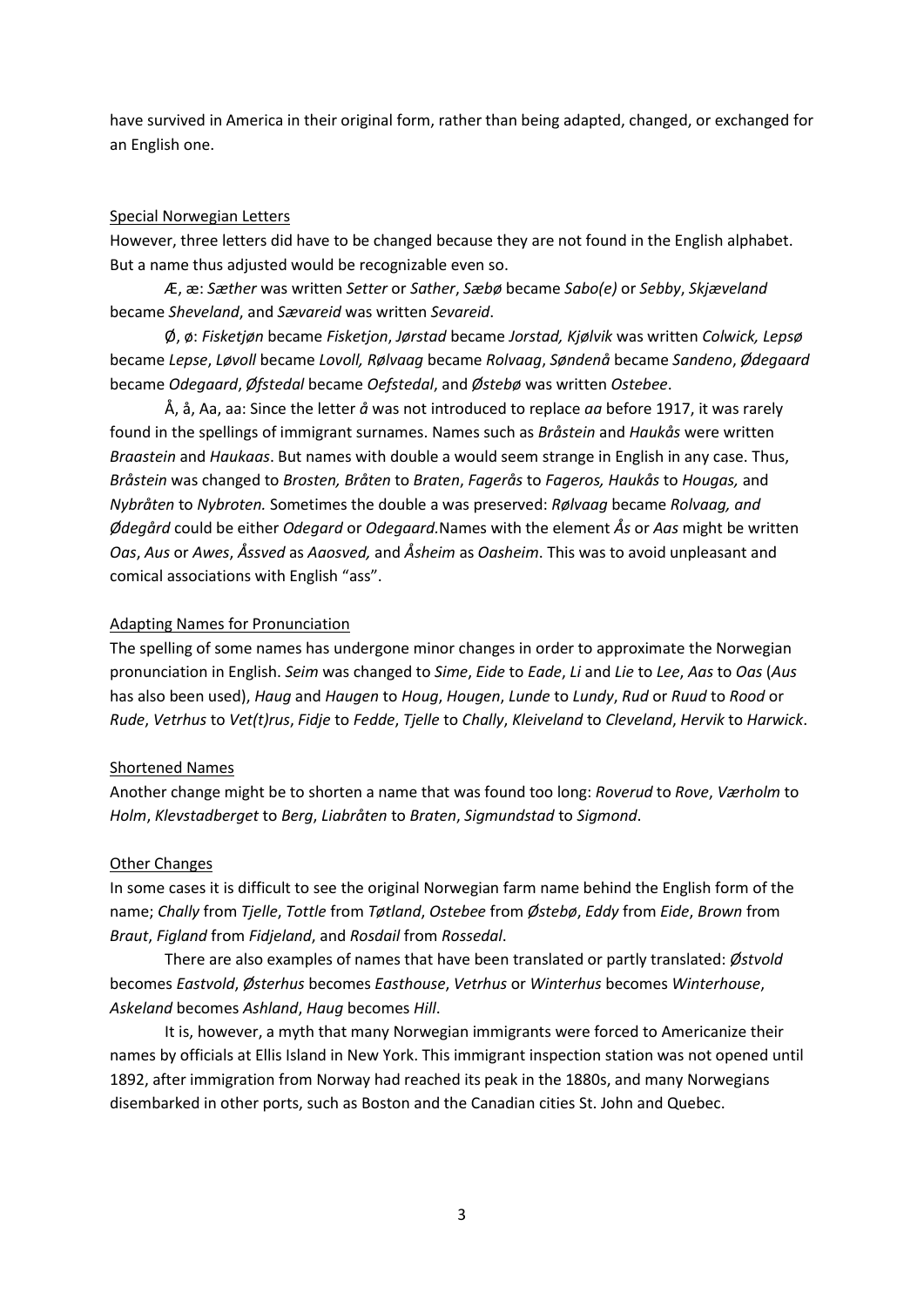## Names Peculiar to Norway

Since very many Norwegian immigrants settled in rural communities together with friends and neighbors from back home, they could use a surname in a Norwegian form: *Buringrud*, *Elvrum*, *Ildjarnstad*, *Kaupang*, *Liabraten*, *Musgjerd*. All of these are in use as surnames in the USA. After 1900 Norwegian immigrants would be more inclined to keep such a surname in its original form, and only the special Norwegian letters *æ*, *ø*, and *å* would be changed. Bureaucracy is such in our day that a person's identity must be as unique and stable as possible, and these qualities will be necessary to get a passport and other I.D. cards. Generally speaking, the more recently an immigrant has come to America, the more likely it is that the surname has been kept as close to the original form as possible. In our day, detailed research will be necessary in order to determine whether a particular surname was imported to a dominantly Norwegian American rural community in the nineteenth century, or whether it dates from recent immigration.

## Patronymic or Father's Name

Norwegian farm names will almost always point to a Norwegian background, but it is more difficult to determine the nationality of a patronymic. Many of the most frequent American patronymics are also common in the Norwegian American community, e.g. *Anderson* (from *Andersen* and other forms), *Johnson* (from *Johnsen* and other forms), *Thompson* (from *Torbjørnsen*, *Tormodsen*, and other forms).

The surnames *Lar(s)son*, *Nelson*, and *Ol(s)son* are the most common among Scandinavian Americans, but it is difficult to determine whether the bearer is of Norwegian, Danish, or Swedish descent. *Ol(s)son* may come from Swedish *Olsson* or an Americanized form of Norwegian or Danish *Olsen*. Names ending in *sson* will normally be originally Swedish, and names with the suffix *sen* (*Larsen*, *Nielsen*, *Nilsen*, *Olsen*) will point to a Norwegian or Danish background.

Behind common American patronymics may be the name of a Norwegian father. *Johnson* may come from *Jonsen*, *Johnsen*, *Jonesen*, *Johansen*, or *Johannesen*. *Thompson* may come from *Torsen*, *Torbjørnsen*, or *Torgersen*. Determining the nationality of a patronymic will generally give more uncertain results than in the case of a farm name. On the other hand, many of them point to a Scandinavian background.

## Examples of Norwegian Immigrant Surnames in America

**Agre:** Peter, born 1949, recipient of Nobel Prize in chemistry in 2003. From the farm name Åkre in Rendalen in Hedmark.

**Amble:** Michele, born 1956, married name Bachmann. American politician. Represented Minnesota in the House 2007-2015. From a farm name in Kaupanger in Sogn.

**Aus:** Gunvald 1851-1950, engineer, founded the Gunvald Aus Company in New York City. From a farm name Ås many places.

**Borlaug:** Norman Ernest 1914 – 2009, American agronomist who was awarded the Nobel Peace Prize in 1970. From a farm name Borlaug (Borlo) in Lærdal in Sogn.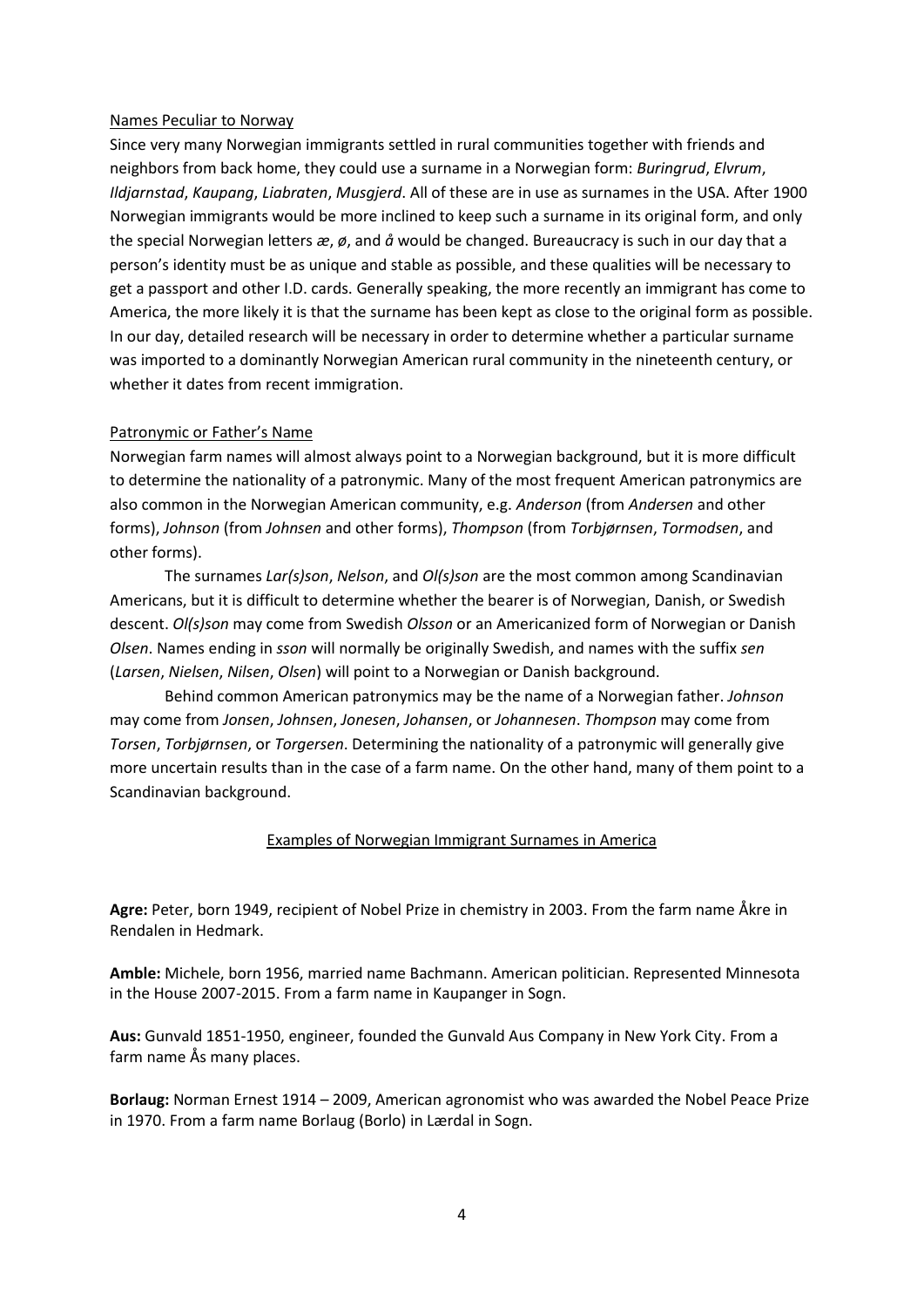**Bredesen:** Philip Norman, born November 21, 1943, American politician and businessman who served as the 48th Governor of Tennessee from 2003 to 2011. Patronymic from Brede, most likely from a Danish word brejde 'battleaxe'.

**Byfuglien:** Dustin, born 1985, American professional icehockey player. From a farm name Byfellia in Etnedal in Oppland.

**Eide:** Elling 1935-2012, scholar of Chinese poetry who founded The Elling Eide Center in Florida, the greatest library of Chinese literature in the US. From a farm name Eide in Ølen in Vindafjord in Rogaland.

**Engen:** Corey (Kåre) 1916-2006, cross country skier in Colorado. From a farm name Engen many places.

**Evenstad:** Linda, born 1942, known as Linda Evans, actress from Connecticut. From the farm name in Nes in Ringsaker in Hedmark.

**Fisketjon:** Gary, born 1954, critic and publisher. From the farm name Fisketjørn in Suldal in Rogaland.

**Fosse:** Robert Louis "Bob" (1927 -1987), an American dancer, musical-theatre choreographer, and theatre and film director. He was the only person ever to win Oscar, Emmy, and Tony awards in the same year (1973). From a farm name Fosse found in 15 or so locations, the dative case of foss 'waterfall'. Bob Fosse's family came from Voss in Hordaland.

**Furuseth:** Andrew (1854-1938), merchant seaman and American labor leader. Furuseth was active in the formation of two influential maritime unions: the Sailors' Union of the Pacific and the International Seamen's Union, and served as the executive of both for decades. He was born in Stange, Norway, as Anders Furuseth and settled in San Fransisco in 1880. From a farm name Furuset found in 10 or so locations, a compound of furu 'pine' (tree) and set 'farmstead', i.e. the farm with the pines.

**Gubbrud:** Archibald Maxwell 1910-87, Governor of South Dakota 1961-65. From a farm name Gubberud in Gran in the province of Hadeland, in Old Norse Gubbaruð, a compound of Gubbi, a short form of male names like Guðbrandr, and ruð 'clearing, homestead'. Gubberud is a farm name ten places or so in Southeastern Norway.

**Haaland:** Debra (Deb) Anne, born 1960, a member of the US House of Representatives from New Mexico, one of the first two Native American members of the U.S. Congress. President Joe Biden has nominated her for Secretary of the Interior. Haaland is a member of the Laguna Pueblo people, but her father is Norwegian American. His grandfather was from Haaland farm on Kvitsøy in Rogaland. The farm name Håland is found 50 places or so, especially in Southwestern Norway, a compound of Old Norse hár 'high' and land 'farmstead, land' about a farm on a high location. The spelling Haaland/Håland reflects the spelling reform of 1917 when aa was replaced by the letter å, which is used both in Norwegian, Swedish and Danish (a similar spelling reform in Danish in 1948).

**Harstad:** Bjug 1848-1933, minister and educator, founded Pacific Lutheran University in 1890. From a farm name in Valle in Aust-Agder.

**Haugen:** Mary Margaret, state senator in Washington State. From a farm name Haugen many places.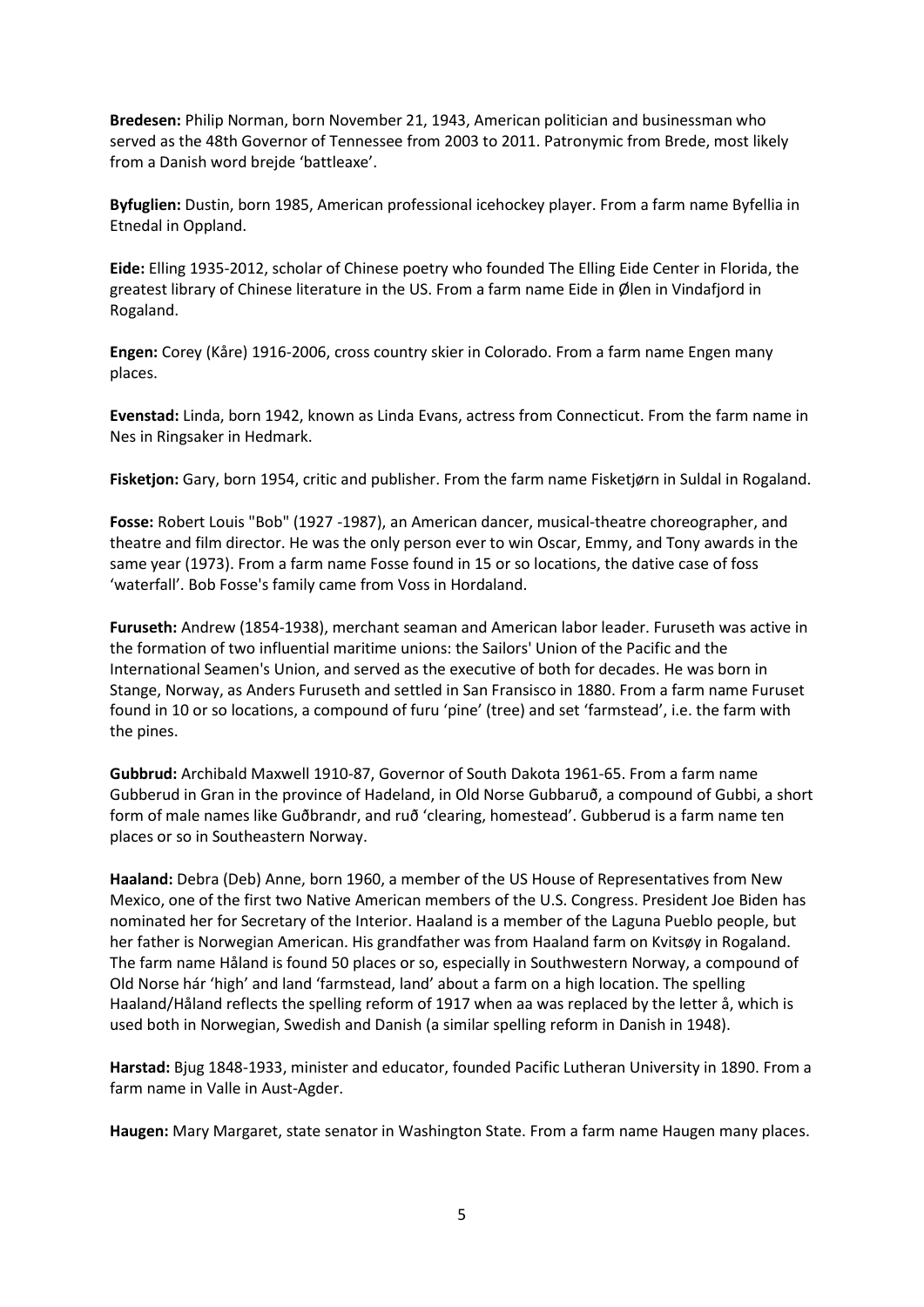**Heg:** Hans Christian 1829 – 1863, American journalist, activist, politician and soldier, best known for leading the Scandinavian 15th Wisconsin Volunteer Regiment in the American Civil War. From a farm name Hegg in Lier, Buskerud.

**Hemstad:** Richard 1933-2005, politician in Washington State. From a farm name Hemstad in Stange in Hedmark.

**Herseth:** Ralph (1909-1969), the third Democratic governor of South Dakota 1959-1961. Ralph's son Lars Herseth (b. 1946) served in the South Dakota House of Representatives and Senate. Lars's daughter Stephanie Herseth Sandlin (b. 1970) served in the US House of Representatives 2004-11 as the first woman elected to the House from South Dakota. She is now President of Augustana University in Sioux Falls, SD. Her great-grandfather Lars Herseth emigrated from Vang, Hedmark, in 1887 to Houghton, SD. Surname from a farm name Herset in Vang, a compound of Her-, probably a first name like Old Norse Hermóðr, and set 'farmstead'.

**Hilton:** Paris, born 1981, heiress, model, and socialite from New York City. From a farm name Hilton in Ullensaker in Akershus.

**Hovde:** Elizabeth, newspaper commentator in Oregon. From a farm name Hovde several places.

**Hustvedt:** Siri, born 1955, novelist from Minnesota. From a farm name Hustveit several places.

**Klemesrud:** Judy Lee 1939-85, journalist from Iowa. From a farm name Klemetsrud in Eastern Norway (Austlandet).

**Loken:** Kristanna, born 1979, actress from New York State. From a farm name Løken ca. 40 places.

**Moen:** Alfred M. (1916-2001), born in Seattle, invented the single-handed mixing faucets, and founded Moen Inc., today one of the major producers of plumbing products in the US. His father was born in Fræna in the province of Møre og Romsdal, the surname and trademark MOEN from a farm name numerous places, the definite form singular of mo 'sandy plain, heath, pine barren'.

**Mondale:** Walter, born 1928, politician from Minnesota, Vice-President of the USA 1977-81. From the farm name Mundal in Fjærland in Sogn.

**Norstad:** Lauris (1907-1988), born in Minnesota. American General in the United States Army Air Forces and United States Air Force. Supreme Allied Commander Europe (NATO) 1956-63. From a farm name Nårstad in Ombo in Finnøy County in Rogaland: First element Når- of unknown origin, last element stad 'dwelling, farmstead'.

**Rockne:** Knute 1888-1931, Norwegian American football player from Chicago. From the farm name Rokne at Voss in Hordaland.

**Rove:** Karl, born 1951, political advisor from Colorado. From the farm name Roverud near Halden in Østfold.

**Sabo:** Martin Olav, born 1938, politician from Minnesota. From a farm name Sæbø several places.

**Sevareid:** Eric 1912-92, television newsman from North Dakota. From the farm name Sævareid in Etne in Hordaland.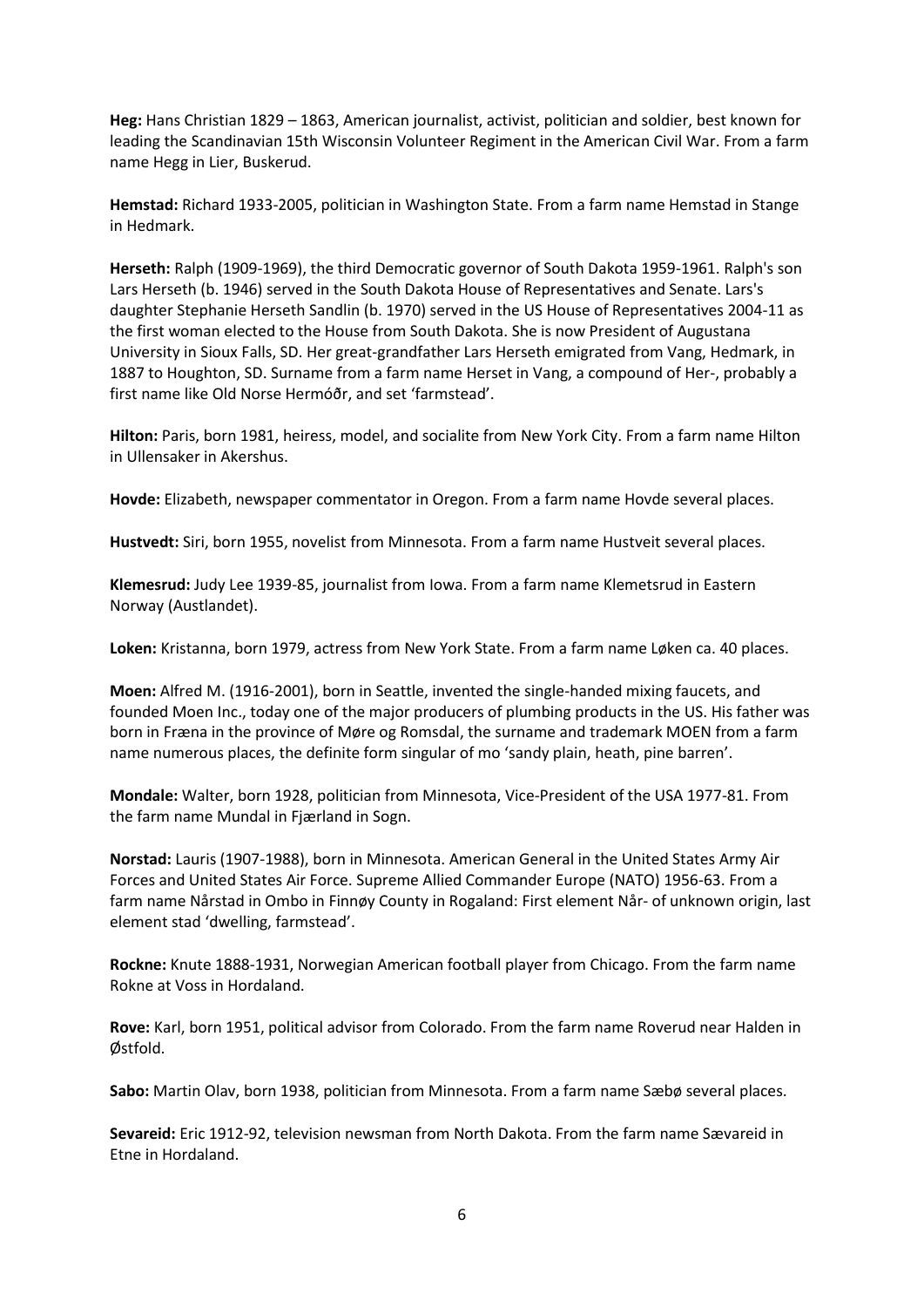**Sunde:** Sarah Cameron, theatrical director in New York City. From a farm name Sunde ca. 25 places.

**Tastad:** Carolyn, born 1961 in Saskatchewan, Canada. Businesswoman in USA, presently at Proctor and Gamble. Tastad from the farm name Tasta in Stavanger, Rogaland, of unknown origin, probably Tastar in Old Norse.

**Tveit:** Aaron, born 1984, actor from New York State. From a farm name Tveit several places.

**Ueland:** Eric M. Ueland, b. 1965 in Oregon. Republican, political advisor and government official. White House Director of Legislative Affairs. Ueland was a member of Donald Trump's transition team. From a farm name Ualand three places in the south of the province of Rogaland. First element of uncertain origin, possibly an unattested word for 'wide, broad' about a lake, or derived from uv 'barren, poor' about the soil. Last element land 'farmstead, land'. The farm name Ualand from the period 400-1000 A.D.

**Vangsness:** Kirsten, born 1972, actress from California. From a farm name Vangsnes in Vik in Sogn.

**Veblen:** Torstein Bunde 1857-1929, Norwegian-American economist and sociologist, famous as a critic of capitalism, his most famous book is The Theory of the Leisure Class. From a farm name Vevle in Vang in Valdres.

## **References:**

Coleman, Nancy L. and Olav Veka: *A Handbook of Scandinavian Names*. The University of Wisconsin Press, 2010.

*Dictionary of American Family Names*. Edited by Patrick Hanks. Vols. 1-3. Oxford University Press, 2003. Under revision. Probably finished 2019.

Kimmerle, Marjorie M.: *Norwegian-American Surnames* in Norwegian-American Studies (12:1-32, 1941).

Veka, Olav: *Norsk etternamnleksikon*. Det Norske Samlaget, 2000.

Translated by Nancy L. Coleman © Nancy L. Coleman and Olav Veka